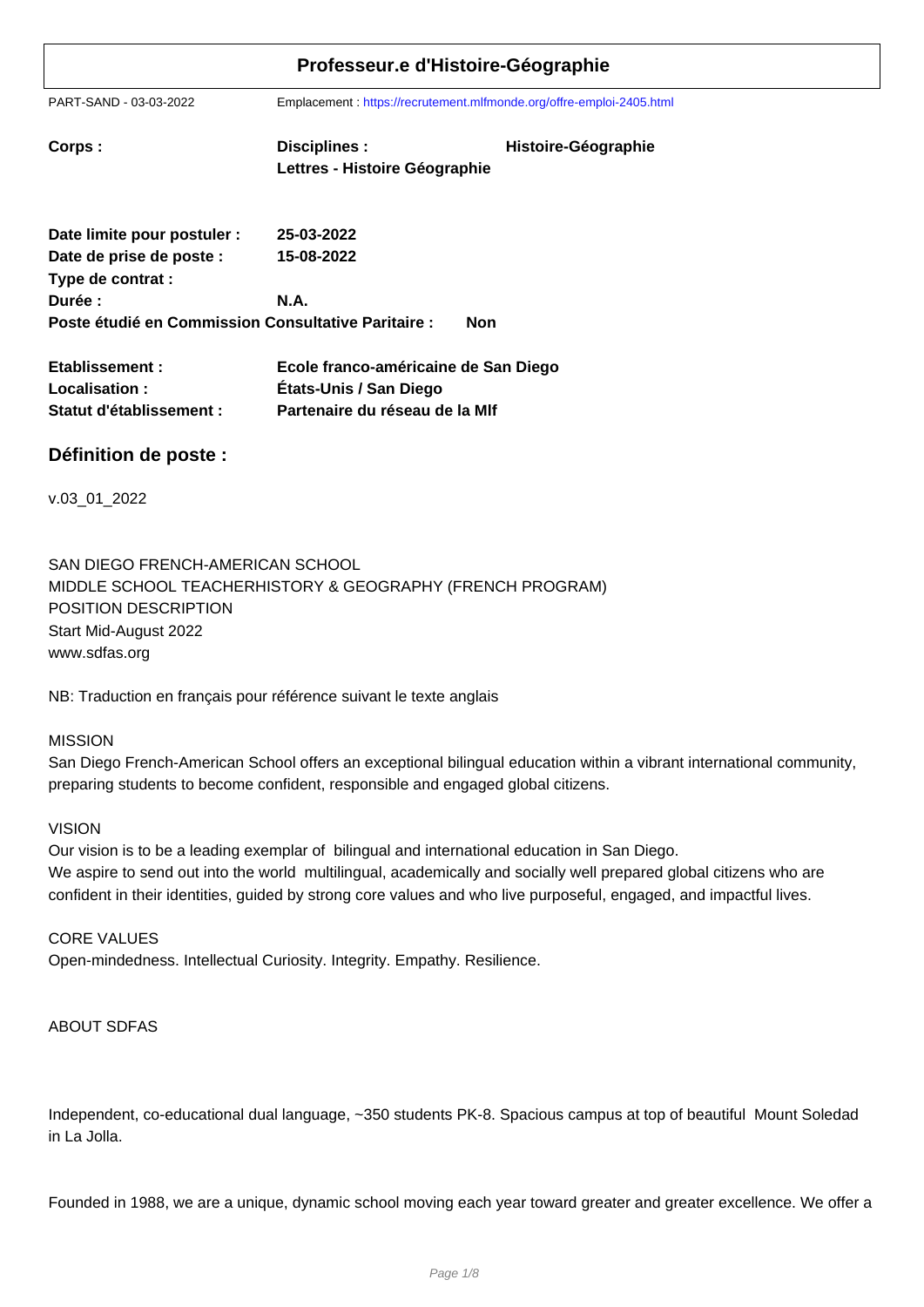PART-SAND - 03-03-2022 Emplacement : https://recrutement.mlfmonde.org/offre-emploi-2405.html

compelling combination of small size, bilingual international programs, and dedication to social-emotional learning and nurturing the whole student. A recognized leader in international education among San Diego private schools and within the French-American school network.

Accreditations: French Ministry of Education (one of 52 in the US and 580+ worldwide outside France), California Association of Independent Schools, and Western Association of Schools and Colleges.

### POSITION OVERVIEW

The Full time Middle School History-Geography Teacher (French program) works closely with the Middle School Social Studies teacher and collaborates with a 12-person faculty and administrative team across all three MS grades (6-8).

### POSITION REQUIREMENTS

? A minimum of BA/BS or Masters or equivalent (Licence ou Master de histoire-géographie ou équivalent)

? Minimum of 1-2 years of demonstrated experience as a History-Geography instructor, preferably with Middle School age students; newcomers to the teaching field will be considered; ability to differentiate instruction to a wide range of learners within the same classroom; ability to integrate technology in one?s teaching; student-centered approach ? Experience with and knowledge of Middle School students, their developmental needs, and Middle School curriculum - preferred

? Demonstrated experience as a teacher leader and advisor; inspiring passion for language and literature; dynamism as an educator

? Proficiency with the All-SDFAS Educator Competencies (see below) and a commitment to personal and professional growth in these areas

- ? Proficiency with Google Suite of applications, including GoogleClassroom and Gmail
- ? Preferred but not required: Bilingual French and English (and other language an additional advantage)
- ? Preferred but not required: Experience within a bilingual and/or international school setting

## SPECIFIC DUTIES

- ? Teach three grade levels of Middle School History-Geography (grades 6th/7th/8th 6eme, 5eme, 4eme)
- ? Teach 20 class sections of Middle School History-Geography (50 minute classes; 16.5 hours total)
- ? Potentially teach 2-4 class periods of History-Geography with 5th Grade (CM2)
- ? One weekly period of department collaboration and prep
- ? Advise a cohort of 8-10 students
- ? Potentially oversee a club and/or elective

SALARY AND BENEFITS:

Professional Culture

Compelling mission and core values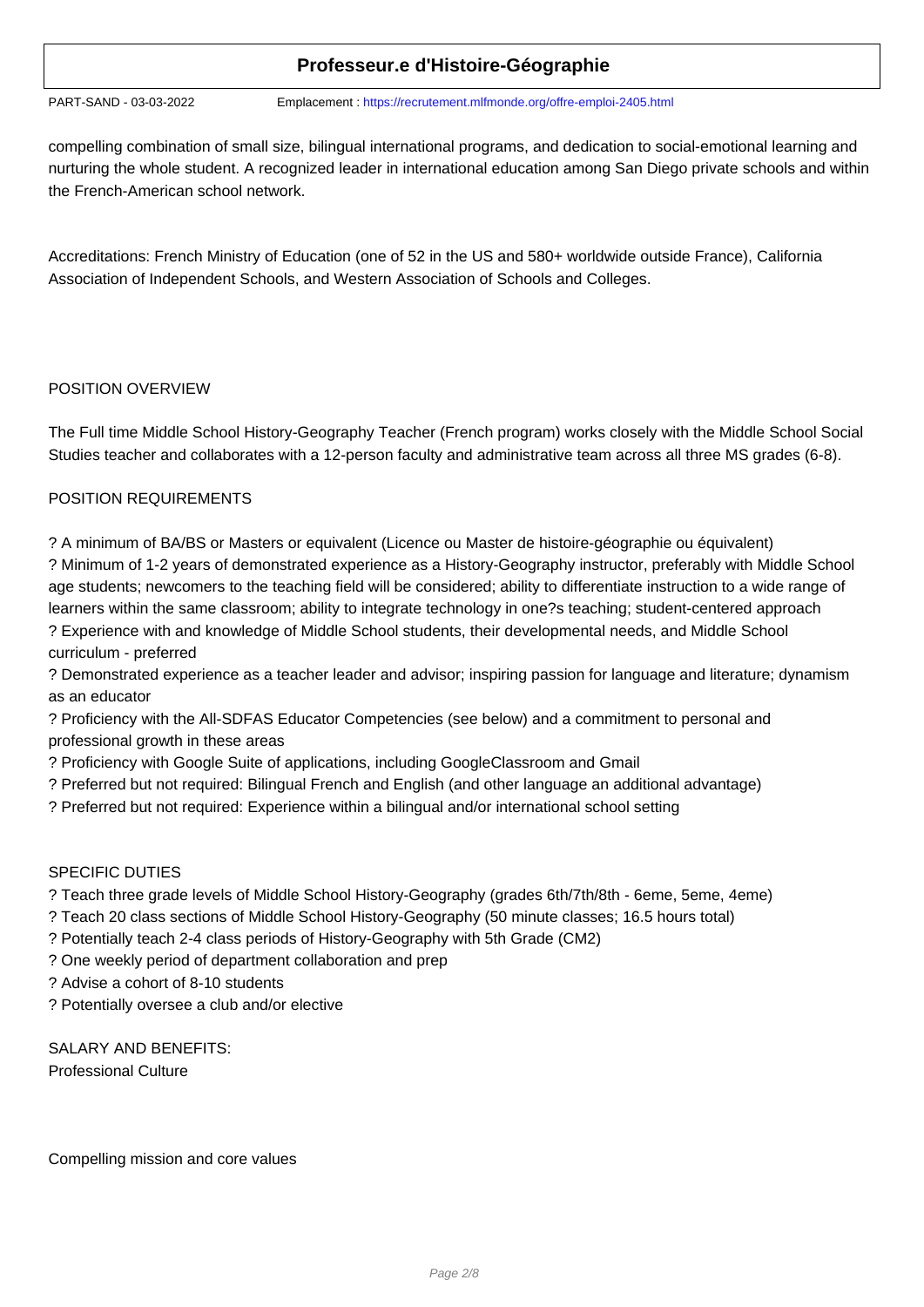PART-SAND - 03-03-2022 Emplacement : https://recrutement.mlfmonde.org/offre-emploi-2405.html

Dedicated and supportive faculty, staff and administration

School commitment to professional growth & development

Salary and Benefits

Excellent benefits and salary commensurate with qualifications, professional background and experience

Medical, dental and vision benefits (100% of premium covered)

Term life insurance (\$50 policy)

Annual 403B matching up to 5% of base salary after 2 years of employment

Training (required for all teachers)

Responsive Classroom: School covers cost of 28 hour course

Teaching at SDFAS: Before summer, an SDFAS mentor guides new teachers in our school culture, curriculum, education technology, classroom management, student-based learning needs, and any other domains deemed necessary

Education Technology Tools training with the IT Director

#### TO APPLY FOR THE POSITION:

Please submit as a single PDF file:

? one page letter of interest? one-page curriculum vitae? a contact list of at least 2 references, including at least one current supervisor (names, current/former positions as relevant, email addresses, phone numbers) Candidacy documents may be submitted electronically to Tom Faure at employment@sdfrenchschool.org with a CC: to tfaure@sdfrenchschool.org.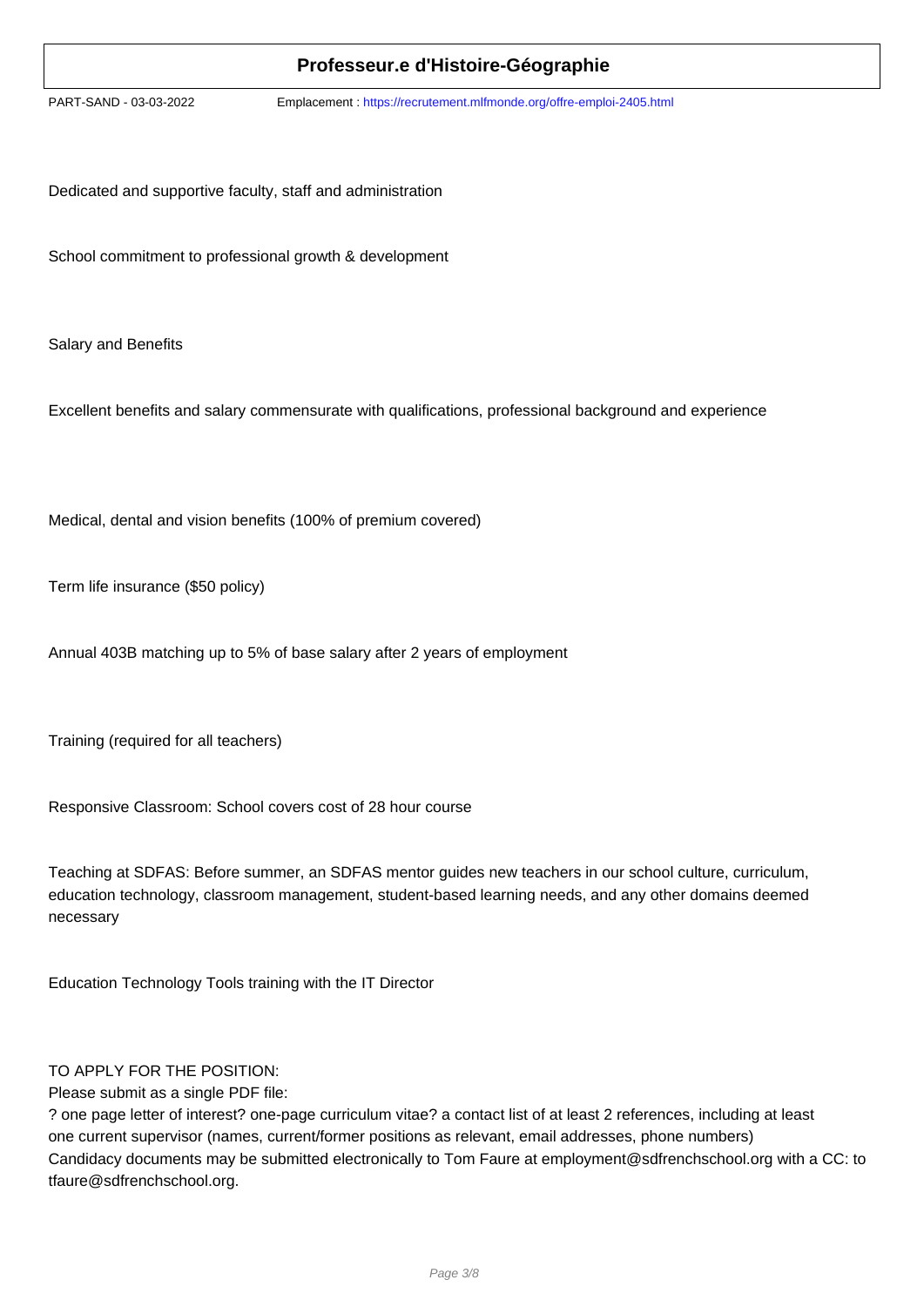PART-SAND - 03-03-2022 Emplacement : https://recrutement.mlfmonde.org/offre-emploi-2405.html

## ALL-SDFAS EDUCATOR COMPETENCIES

#### Cultural competencies

Demonstrated cross-cultural, inter-relational and active listening competencies; commitment to building and sustaining a school culture centered around best practices in diversity, equity, and inclusion. The successful candidate will be knowledgeable about research on how implicit biases in race, ethnicity, gender identity and socioeconomic class can shape curricula and pedagogy and have demonstrated experience avoiding these and fully developing and reinforcing equity in teaching and learning. In addition, the teacher will be familiar with and skilled at recognizing implicit biases with the classroom and in designing lessons and curriculum materials.

### Pedagogy

Employment of brain-based approaches, growth mindset teacher language, best practices in differentiated instruction and assessment and teaching to multiple intelligences, this to individualize the educational experience in ways that ensure learning and growth for every student; understanding and engagement of foundational education theories.

### Stages of human development

Knowledge of developmental stages of teaching and learning, experience with children and able to demonstrate highly effective skill sets in the domain of classroom management, pacing, and efficient use of classroom time with students.

## Curriculum, unit, lesson and project design

Use of backward planning in designing curricular units (formative and summative); Engagement of students (and colleagues) in project-based teaching and learning, cross-disciplinary units and multilingual educational endeavors; consistently taking into account, referencing and making connections to the realities of the world of their generation and lived experience.

## Academic teaching and social-emotional learning

Ability to employ effective student-centered teaching approaches that integrate into academics a focus on activities that cultivate social and emotional skills as well as competencies in the domain of diversity, equity and inclusion

### Educational technology

Expertise in integrating educational technology to advance and enhance curricular objectives and support highly effective teaching, learning and collaboration (preferably within a one-to-one Chromebook program using Google Suite and Classroom, GoGuardian, and other leading applications)

### Professional development

Intrinsic motivation and desire to further grow and develop as professional educators by seeking ever greater knowledge and deepened teaching and learning skill sets through workshops/seminars, reading/research, peer review, professional networking, piloting innovative projects, taking risks, and constantly practicing self-reflection and collaborating with colleagues.

### Communication with parents

Collaborate and build trusting relationships with parents by regularly reporting observations and facts about academic performance, social and emotional skills, and behavior or mindset issues. Effective management of difficult conversations (favoring telephone or video-conference over email; modeling healthy communication; seeking and offering solutions, requesting assistance and input).

### Teaching as a life calling

Passionate, engaged, flexible and patient whole-person educator and life-long learner for whom teaching children and helping people develop and grow is a veritable calling.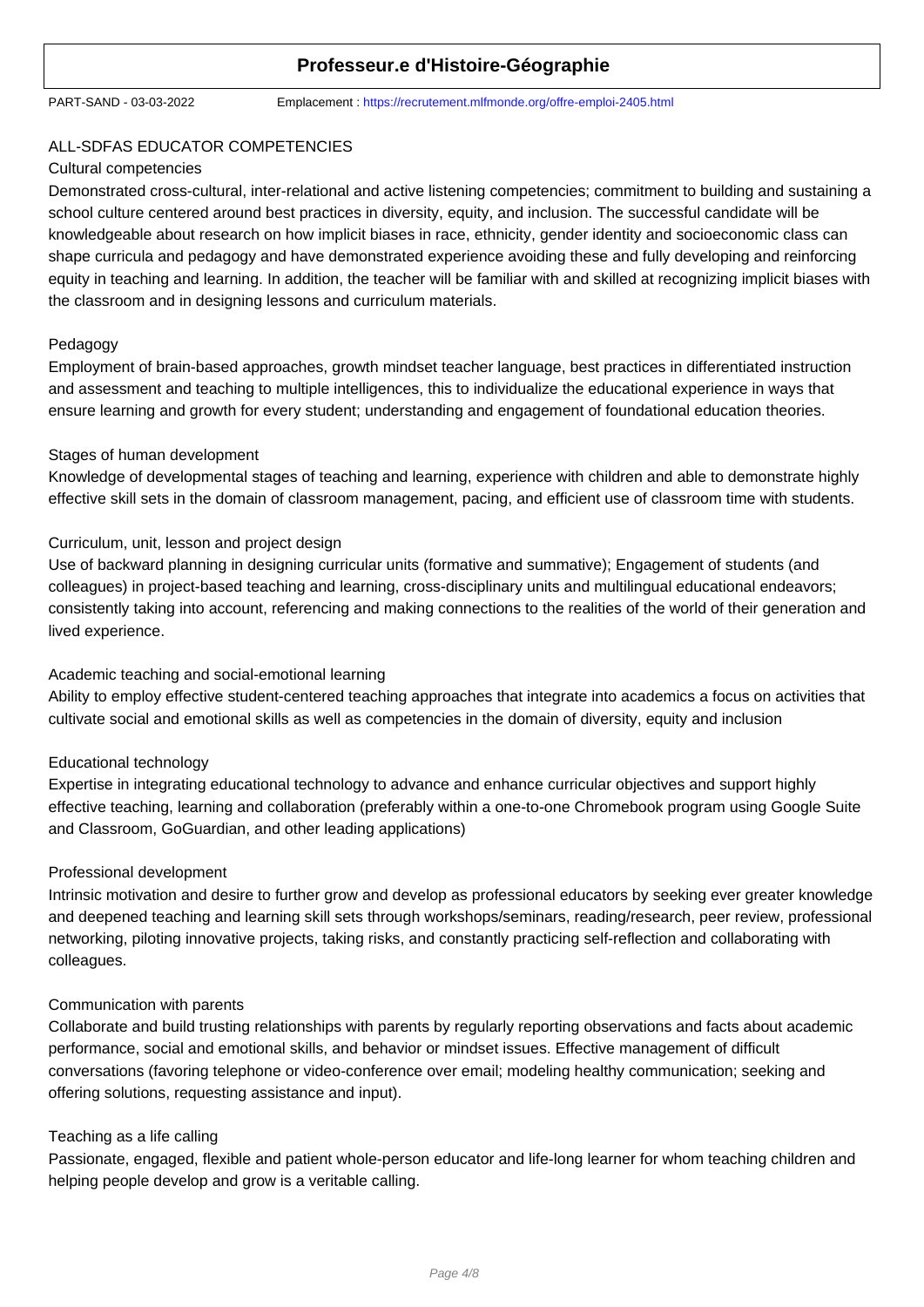PART-SAND - 03-03-2022 Emplacement : https://recrutement.mlfmonde.org/offre-emploi-2405.html

#### Drive

Autonomous, proactive, self-starter who values clarity at all levels and possesses superior social-emotional and relationship building skills.

### Social-emotional development

Previous training in - or a willingness to learn, through training provided by the school - pedagogical skills in areas that concern teaching, learning and development of social-emotional skill sets (such as positive discipline, restorative justice, diversity-equity-inclusion training, Responsive Classroom, Visible Learning, Project Zero, NSRF Critical Friends Groups, etc.).

## ?EQ? and self-regulation

Functions well in a paced and at times high pressure teaching and learning environment; adapts well to and assists others in adapting to and coping with uncertain and/or changing circumstances; possesses a sense of humor and regularly engages skill sets in self-care, stress-management and/or mindfulness.

### Languages

For French Program positions, native-level French fluency is required, ability to communicate in English is desired; for English Program positions, native-level English fluency is required, ability to communicate in French is a plus; for Spanish Program positions, native-level Spanish fluency is required; ability to communicate in English and/or French is a plus.

In its hiring practices, SDFAS is an equal opportunity employer and hires employees without regard to gender, race, religion, color, creed, ethnic or national background, origin, or sexual orientation.

ECOLE FRANCO-AMÉRICAINE de SAN DIEGO DESCRIPTION DU POSTE D'ENSEIGNANT HISTOIRE-GEOGRAPHIE2022-2023 www.sdfas.org

## À PROPOS DE SDFAS

Nous sommes un établissement bilingue indépendant comptant environ 350 élèves âgés de 2 à 13 ans. Notre campus est situé au sommet du magnifique Mount Soledad à La Jolla.

L'une des cinquante-deux écoles internationales accréditées par le gouvernement français aux États-Unis (et plus de 500 dans le monde), l'établissement est également accrédité par la California Association of Independent Schools et la Western Association of Schools and Colleges. Notre offre bilingue et multiculturelle exceptionnelle comprend une gamme attrayante de programmes académiques, socio-émotionnels et périscolaires. Leader reconnu de l'éducation internationale parmi les écoles privées de San Diego et au sein du réseau scolaire franco-américain, SDFAS est fier de son engagement envers l'excellence et de son engagement pour préparer les étudiants à la citoyenneté mondiale.

Indépendant bilingue mixte, environ 350 élèves TPS à la 4e. Campus spacieux au sommet du magnifique Mount Soledad à La Jolla.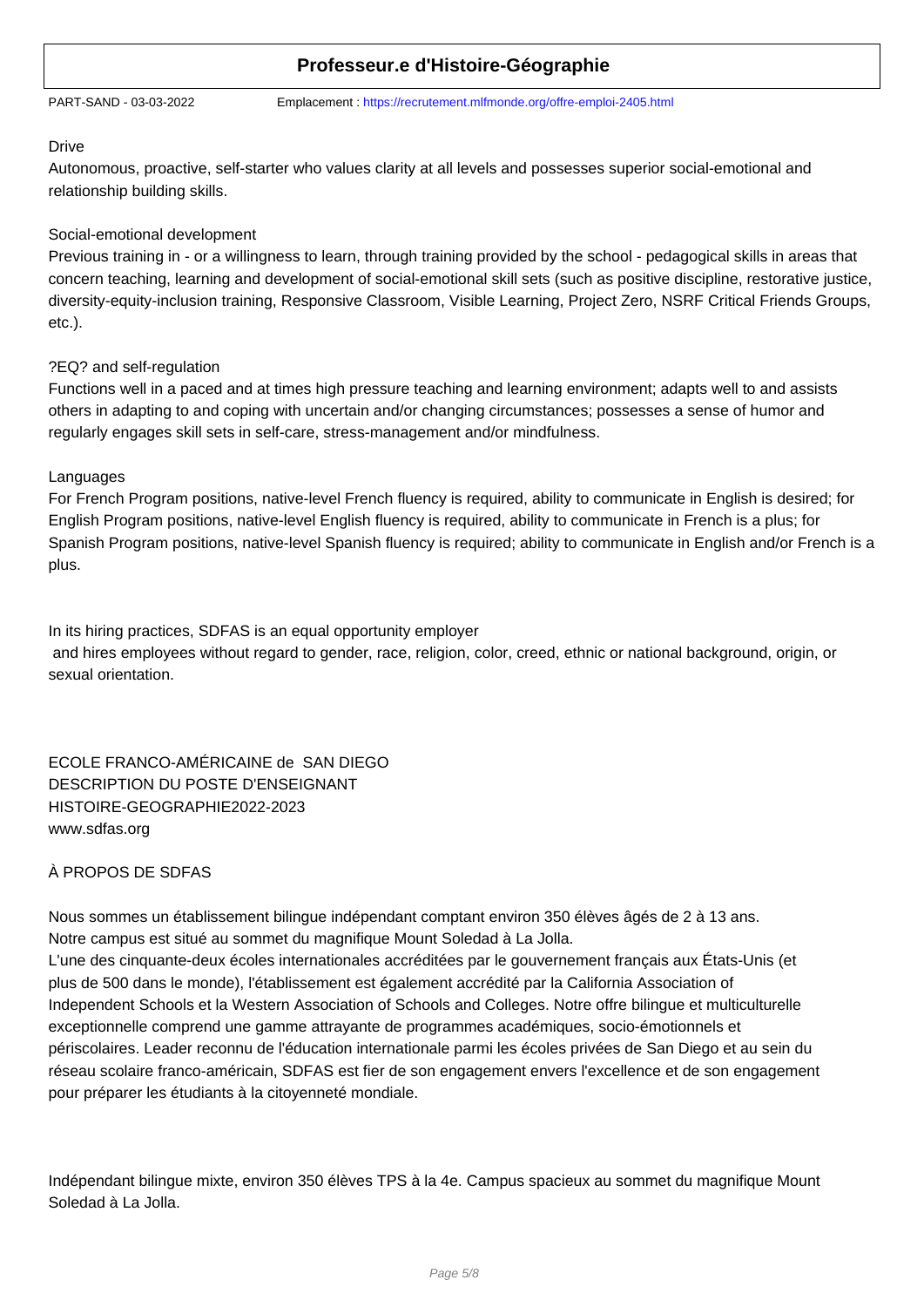PART-SAND - 03-03-2022 Emplacement : https://recrutement.mlfmonde.org/offre-emploi-2405.html

Nous sommes un établissement unique en pleine croissance créé en 1988. Nous offrons un agencement raisonné de programmes internationaux bilingues à des classes de petite taille et nous consacrons à l'apprentissage socio-émotionnel et à l'éducation de l'élève dans sa globalité.

Un leader reconnu de l'éducation internationale parmi les écoles privées de San Diego et au sein du réseau scolaire franco-américain.

Accréditations: ministère français de l'Éducation (l'un des 52 aux États-Unis et plus de 500 dans le monde à l'étranger), California Association of Independent Schools et Western Association of Schools and Colleges.

Au cours de l'année scolaire 2019-2020, SDFAS a débuté la mise en ?uvre de Responsive Classroom, un programme innovant, à l'échelle de l'école pour un enseignement et un apprentissage socio-émotionnel centré sur l'élève. Une formation est requise pour tous les membres du corps professoral nouvellement arrivés (28 heures sur quatre samedi via l'apprentissage à distance interactif ou via un atelier en personne sur quatre jours consécutifs, si la situation liée au Covid le permet).

## EXIGENCES DU POSTE

? Autorisation de travailler aux États-Unis pour tout employé(e).

? Licence ou Master de histoire-géographie ou équivalent.

? Expérience significative (3 à 5 ans minimum), connaissance et expérience des compétences décrites dans la liste ci-dessous pour tout enseignant de SDFAS.

? Capacité à montrer l'exemple en démontrant sa compréhension et son engagement envers la mission et les valeurs fondamentales de l'école.

## COMPÉTENCES DE L'ENSEIGNANT À SDFAS

Compétences culturelles: conscience des problématiques et biais liées à l?interculturalité et les relations au sein d?un groupe ; vif intérêt personnel et professionnel ainsi qu?une expérience dans le domaine de l?élaboration et le maintien d'une culture scolaire centrée sur les meilleures pratiques relatives à la diversité, l'équité et l'inclusion.

Pédagogie: mise en ?uvre d?approches prenant en compte les apports des neurosciences. Emploi d?un langage et de stratégies pédagogiques favorisant le développement de l?enfant prenant des risques dans un environnement bienveillant. Connaissance et maîtrise des meilleures pratiques en matière d'instruction, d'évaluation différenciées, d?individualisation et d'enseignement à plusieurs intelligences. Comprendre et appliquer les théories fondamentales de l'éducation telles que le constructivisme, l'éducation expérientielle... etc. Compétences sociales: capacité à prendre en compte le niveau de développement de l?enfant dans les apprentissages et les échanges avec les parents. Justifier d?une expérience conséquente avec les enfants du niveau enseigné et démontrer des compétences très efficaces dans le domaine de la gestion, du rythme et de la prise en compte du temps de classe avec les élèves. Connaître les concepts clés tels que la hiérarchie des besoins de Maslow, etc.

Programmation des enseignements: capacité à programmer les séquences, séances, savoirs à enseigner, leçons et projets. Utiliser une planification en amont dans la conception des unités curriculaires (formatives et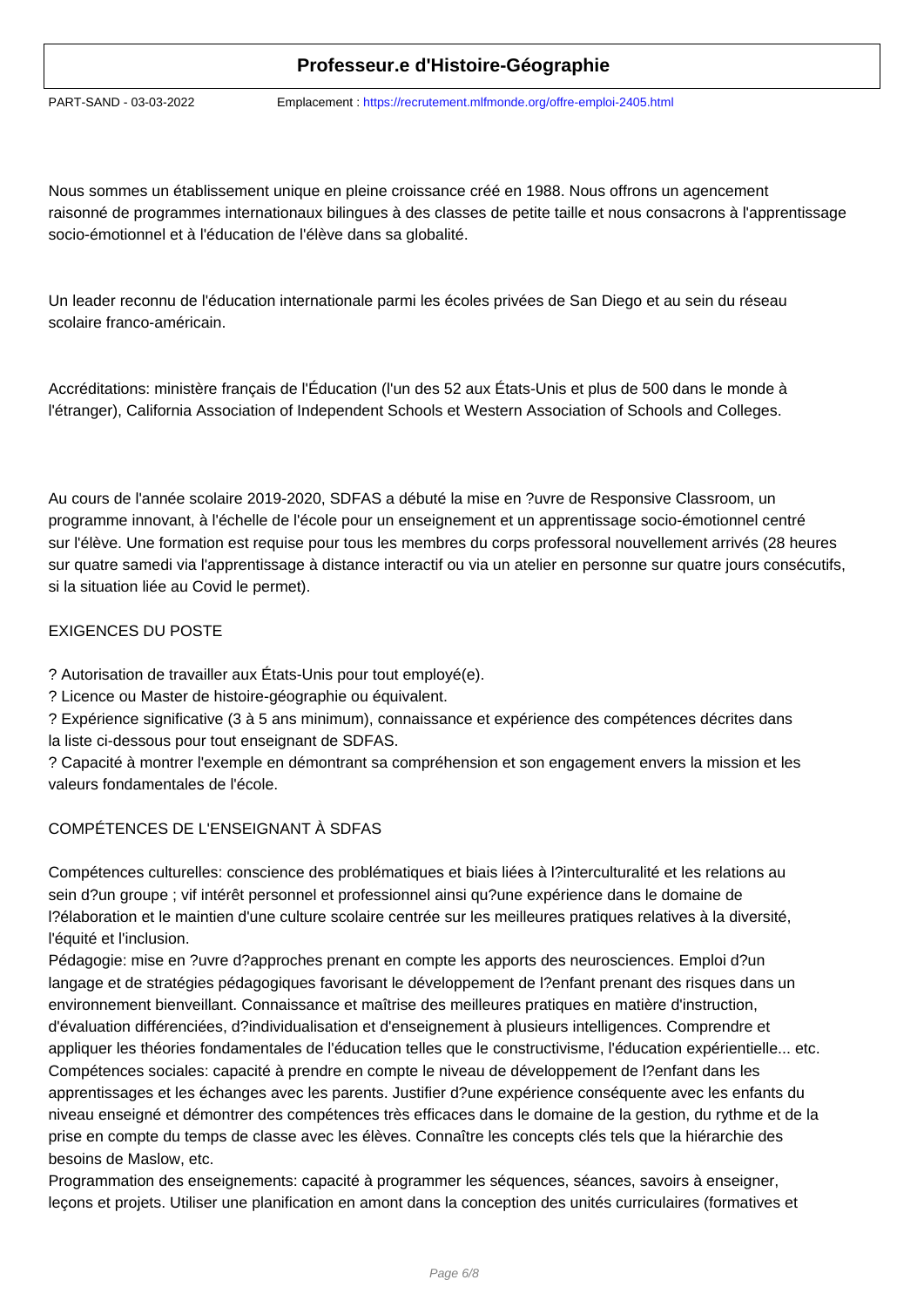PART-SAND - 03-03-2022 Emplacement : https://recrutement.mlfmonde.org/offre-emploi-2405.html

sommatives), afin d?articuler clairement les résultats d'apprentissage essentiels (contenu et compétences) avant de décider des méthodes pédagogiques, du matériel, du rythme, des devoirs hors classe et des types / fréquence des évaluations formatives et sommatives; Engager les élèves (et collègues) dans l'enseignement et l'apprentissage basés sur des projets, des unités interdisciplinaires et des approches éducatives multilingues; établir des liens fréquents avec la réalité des élèves d'aujourd'hui, les liens avec les réalités du monde et leur expérience vécue.

Enseignement académique et apprentissage socio-émotionnel: Varier avec efficacité les approches d'enseignement intégrant, dans les apprentissages, des activités cultivant des compétences sociales et émotionnelles ainsi que des compétences dans le domaine de la diversité, de l'équité et de l'inclusion. Technologie: Posséder l'expérience et l'expertise nécessaire en matière d'intégration de la technologie dans les objectifs du programme. Promouvoir un enseignement et une collaboration hautement efficaces dans le cadre d'un programme Chromebook individuel utilisant Google Suite ou Classroom, GoGuardian et divers outils de pointe en présentiel et en distanciel. Maîtriser quelques applications d'enseignement telles que Pear Deck, Flipgrid...etc. Formation professionnelle: faire preuve de motivation et d?un désir personnel de progresser et de se développer en tant qu'éducateur professionnels. Actualiser régulièrement ses connaissances et compétences en matière d'enseignement et d'apprentissage par le biais d'ateliers et de séminaires, de lectures et recherches. Disposition à visiter les salles de classe de collègues ou à accueillir un collègue dans sa salle de classe en tant qu?observateur bienveillant afin d?échanger sur ce qui a été vu et faire évoluer ses pratiques. Capacité à mettre à jour ses connaissances en matière de technologie, examen régulier des médias sociaux éducatifs pertinents; piloter des projets innovants seul ou en collaboration avec d?autres; modélisation et partage des meilleures pratiques. Savoir prendre des risques et acquérir des connaissances et des compétences basées sur des essais et des erreurs au moyen d?une réflexion personnelle, d?échanges et de sollicitations de commentaires critiques auprès de collègues experts.

Communication avec les parents: capacité à communiquer de manière honnête avec les parents en rapportant régulièrement des observations et des faits sur le travail scolaire, les compétences sociales et émotionnelles, les réussites et difficultés de comportement ou d'état d'esprit. Posséder des compétences pour gérer efficacement les conversations difficiles: privilégier la communication directe (appel téléphonique, l?utilisation de Zoom) à l?usage du courrier électronique. Proposer une communication favorable à la résolution de problème: définir des limites, savoir maintenir des échanges sains de la part de chaque parti, faire preuve d'empathie, savoir maintenir une attitude professionnelle et positive, proposer des solutions prenant en compte l?intérêt de l?enfant, solliciter une aide appropriée à une situation, prendre en compte des commentaires.

### QUALITÉS PERSONNELLES

? Éducateur passionné, engagé, flexible, patient et apprenant permanent pour qui enseigner aux enfants et aider les individus à se développer et à grandir est une véritable vocation

? Autonome, proactif, valorisant la clarté à tous les niveaux et possédant des compétences socio-émotionnelles et relationnelles supérieures

? Fonctionne bien dans un environnement d'enseignement et d'apprentissage rythmé et très exigeant; s'adapte bien et aide les autres à s'adapter et à faire face à l?imprévu; possède une attitude positive et fait régulièrement appel à des ressources en matière de bien être personnels, de gestion du stress et / ou de pleine conscience.

### SALAIRE ET AVANTAGES

Excellents avantages sociaux et salaire en rapport avec les qualifications et l'expérience:

- ? Mission et valeurs fondamentales de l?établissement convaincantes
- ? Corps enseignant, personnel et administration dévoués et solidaires